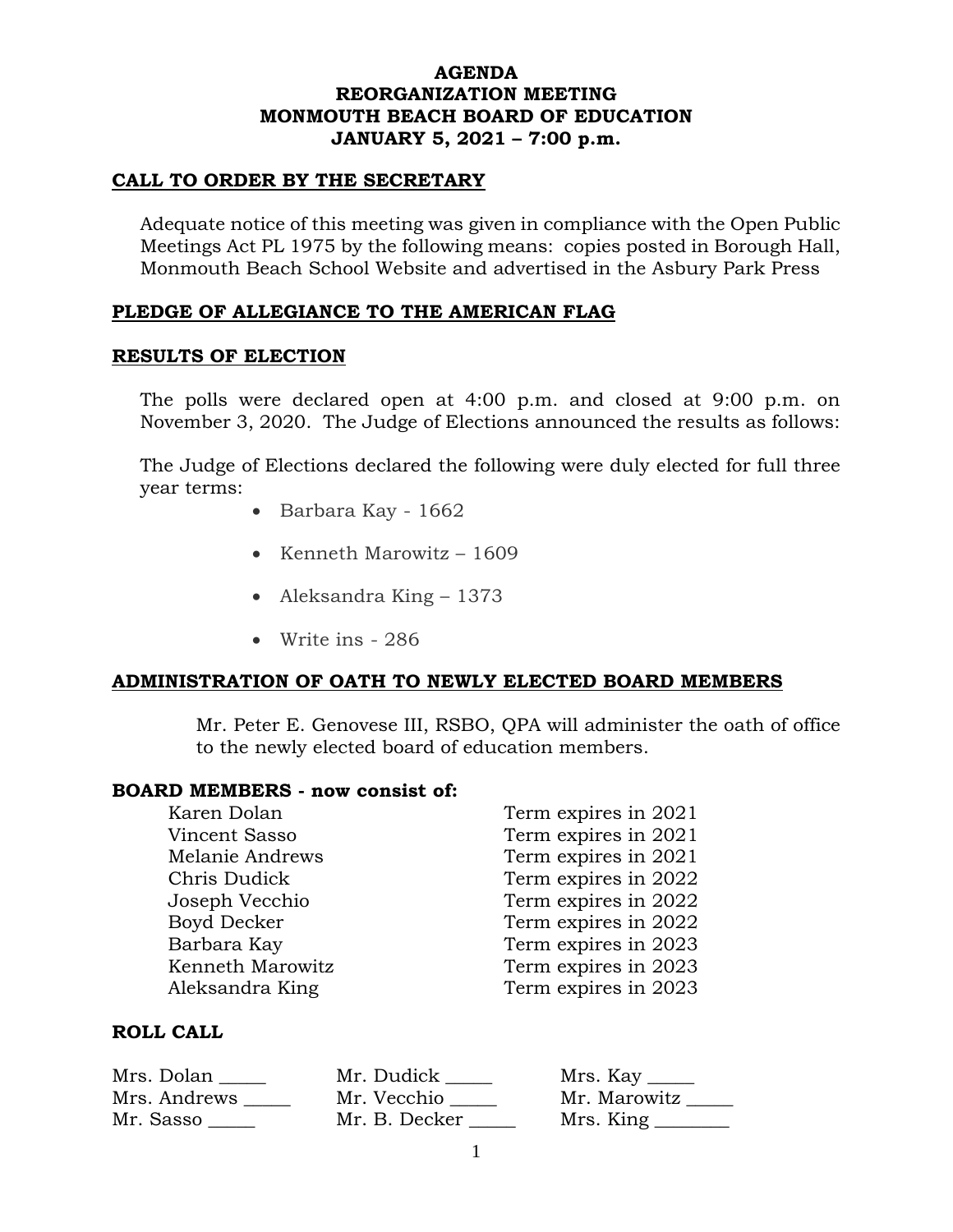## **OPPORTUNITY TO ADDRESS THE BOARD RELATING TO AGENDA ITEMS**

# **NOMINATION AND ELECTION OF PRESIDENT –** Mr. Peter E. Genovese III

| <b>President Nomination:</b>                                                                                                                              |                 |  |
|-----------------------------------------------------------------------------------------------------------------------------------------------------------|-----------------|--|
| 1 <sup>st</sup>                                                                                                                                           | 2 <sub>nd</sub> |  |
| Motion to close nominations.                                                                                                                              |                 |  |
| 1 <sup>st</sup>                                                                                                                                           | 2 <sub>nd</sub> |  |
| Roll call vote to close nominations.                                                                                                                      |                 |  |
| Roll call vote to elect the President.                                                                                                                    |                 |  |
| was elected to the office of <b>President</b> by a roll call vote of                                                                                      |                 |  |
| MEETING TURNED OVER TO THE PRESIDENT<br><b>NOMINATION AND ELECTION OF VICE PRESIDENT - New President</b><br>Vice President Nomination:<br>1 <sup>st</sup> | 2 <sub>nd</sub> |  |
| Motion to close nominations.                                                                                                                              |                 |  |
| 1 <sup>st</sup>                                                                                                                                           | 2 <sup>nd</sup> |  |
| Roll call vote to close nominations.                                                                                                                      |                 |  |
| Roll call vote to elect the Vice President.                                                                                                               |                 |  |
| was elected to the office of <b>Vice President</b> by a roll call vote of                                                                                 |                 |  |
|                                                                                                                                                           |                 |  |

# **APPOINTMENT OF BOARD SECRETARY**

BE IT RESOLVED the appointment of Peter E. Genovese III, RSBO, QPA as Business Administrator/Board Secretary

# **ADOPTION OF PARLIAMENTARY PROCEDURES**

BE IT RESOLVED to adopt Roberts Rules of Order as the official parliamentary procedure manual to be used to conduct meetings and appoint the board secretary and board attorney to act as the parliamentarians for the calendar year 2021.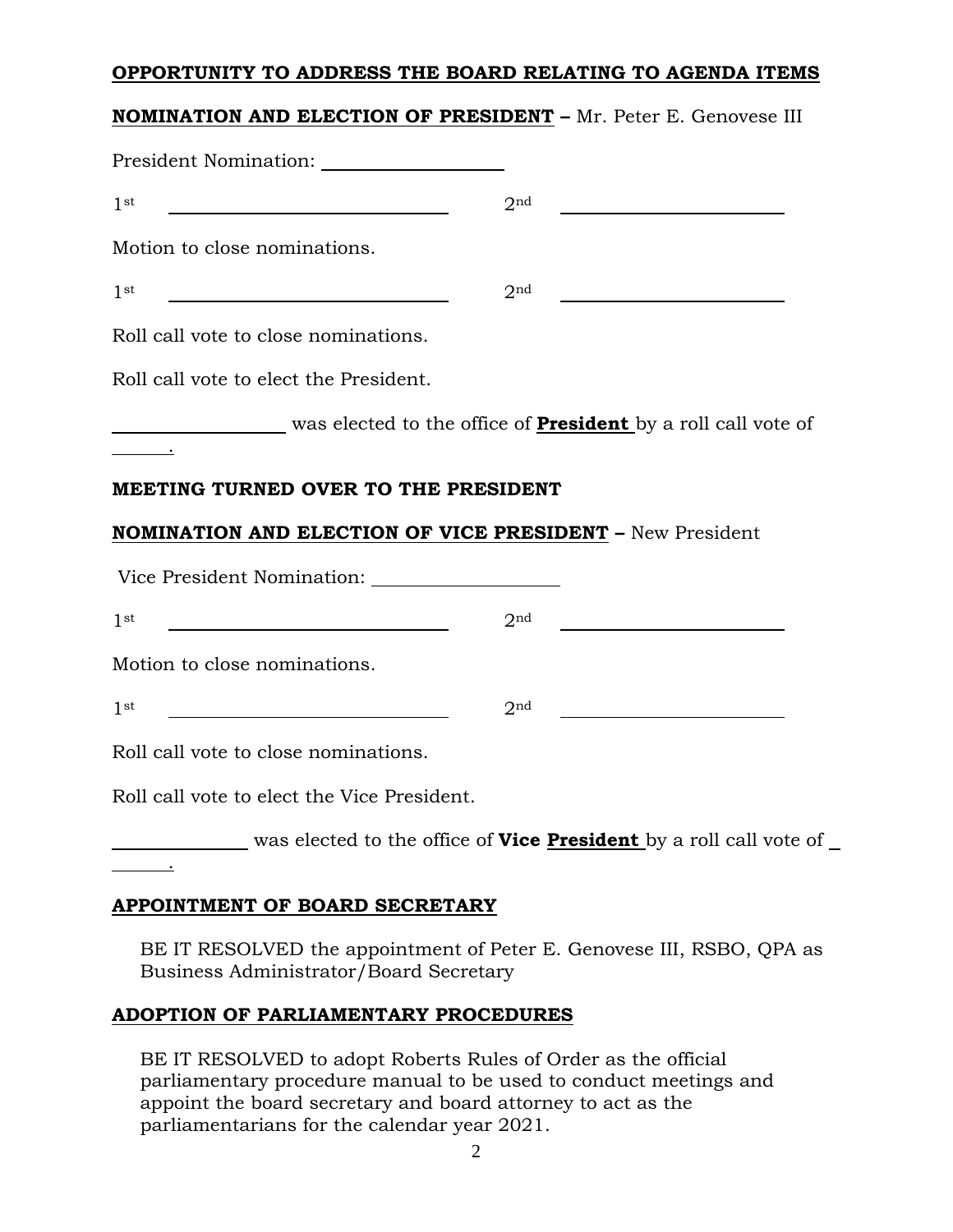## **APPOINTMENT OF SCHOOL FUNDS INVESTOR**

BE IT RESOLVED the appointment of Peter E. Genovese III, RSBO, QPA as the Business Administrator/Board Secretary as the School Funds Investor.

## **DESIGNATION OF THE DAY AND TIME OF REGULAR BOARD MEETINGS –**

BE IT RESOLVED to set the following dates for board meetings which will begin at 7:00 p.m: - See attachment 1

Circumstances may force the rescheduling or addition of meetings. In such cases, notice will be given as provided in the Open Public Meetings Act

## **DESIGNATION OF BANK AS OFFICIAL DEPOSITORY FOR SCHOOL FUNDS**

BE IT RESOLVED the appointment of Investors Bank as official depository.

## **AUTHORIZATION OF PERSONS TO SIGN CHECKS**

BE IT RESOLVED the appointment of the following persons to sign checks:

See attachment 2

## **ESTABLISHMENT OF PETTY CASH FUNDS**

BE IT RESOLVED to set up a petty cash fund for the calendar year 2021 in the amount of \$1,000 which a maximum check amount of \$250.00 per check.

## **APPOINTMENT OF SPECIAL EDUCATION SERVICES**

BE IT RESOLVED the appointment of the following vendor to provide services to students in our district:

Tender Touch – Occupational Therapy at the rate of \$85.00 per hour.

## **APPOINTMENT OF ASBESTOS MANAGER**

BE IT RESOLVED the appointment of Robert Seidel as Asbestos Manager

## **APPOINTMENT OF PEST MANAGEMENT COORDINATOR**

BE IT RESOLVED the appointment of Robert Seidel as Pest Management Coordinator

## **APPOINTMENT OF MEDICAL INSPECTOR**

BE IT RESOLVED the appointment of Dr. Morgan as medical inspector for the calendar year 2021 at a stipend of \$ 3,000.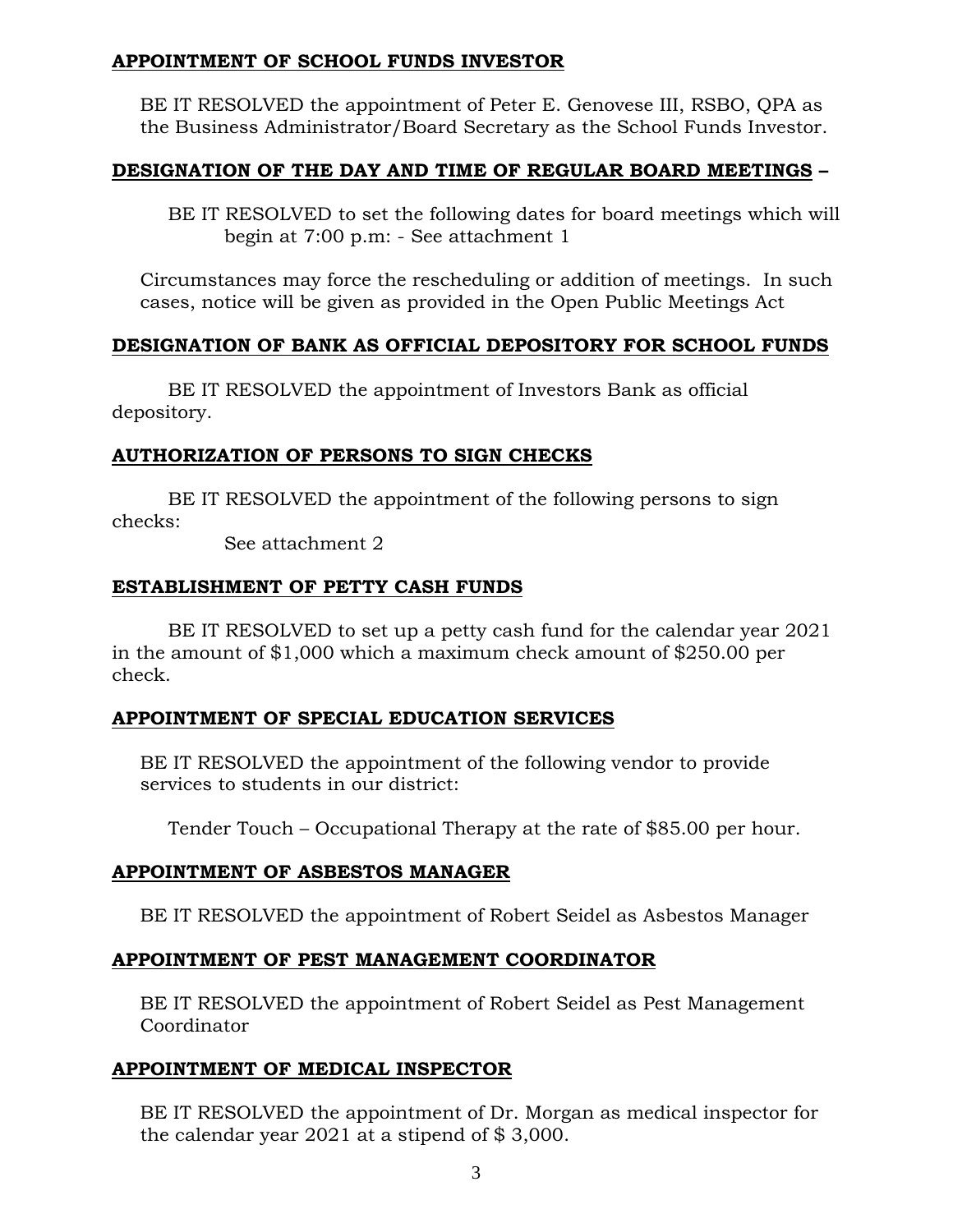## **APPOINTMENT OF GENERAL COUNSEL FOR THE BOARD**

I entertain a motion that the Board approve the following resolution.

## **RESOLUTION**

**WHEREAS,** the Public School Contracts Law (*N.J.S.A.* 18A:18A-5 *et seq.*) states that the awarding of a contract for "Professional Services" without competitive bidding requires a statement of supporting reasons for award in a resolution adopted at a public meeting; and

**WHEREAS**, the Board of Education of the City Monmouth Beach in the County of Monmouth, hereby appoints Anthony Sciarrillo, Esq. as General Counsel for the Board for the term of January 5, 2021 through January 4, 2022. The law firm will receive **\$165 per hour**. Additionally, under P.L.2005,c.271,s.2, any contract awarded in excess of \$17,500 outside the bid process must be accompanied by c.271 Political Contribution Disclosure Form prior to the award of contract.

**NOW, THEREFORE, BE IT RESOLVED**, the foregoing appointment is made pursuant to a Request for Proposal, for a Professional Service under the provisions of the Public School Contracts Law (N.J.S.A. 18A:18A - 4.4 - 4.5) because said profession cannot reasonably be described by written specifications and is regulated by law and the performance of which services requires knowledge of an advanced formal type in a field of learning acquired by a prolonged course of specialized instruction and study as distinguished from general academic instruction or apprenticeship training. Additionally, the Political Contribution Disclosure Form has been received.

**BE IT FURTHER RESOLVED** that the Board of Education authorizes and directs the President and Secretary of the Board of Education, respectively, to enter into an Agreement with the firm of Sciarrillo Cornell, Merlino, McKeever & Osborne, LLC.

> Peter E. Genovese III, RSBO, QPA School Business Administrator/Board

\_\_\_\_\_\_\_\_\_\_\_\_\_\_\_\_\_\_\_\_\_\_\_\_\_\_\_\_\_\_\_\_\_\_\_\_\_

Secretary

Ayes: Nays: Absent: Date: January 5, 2021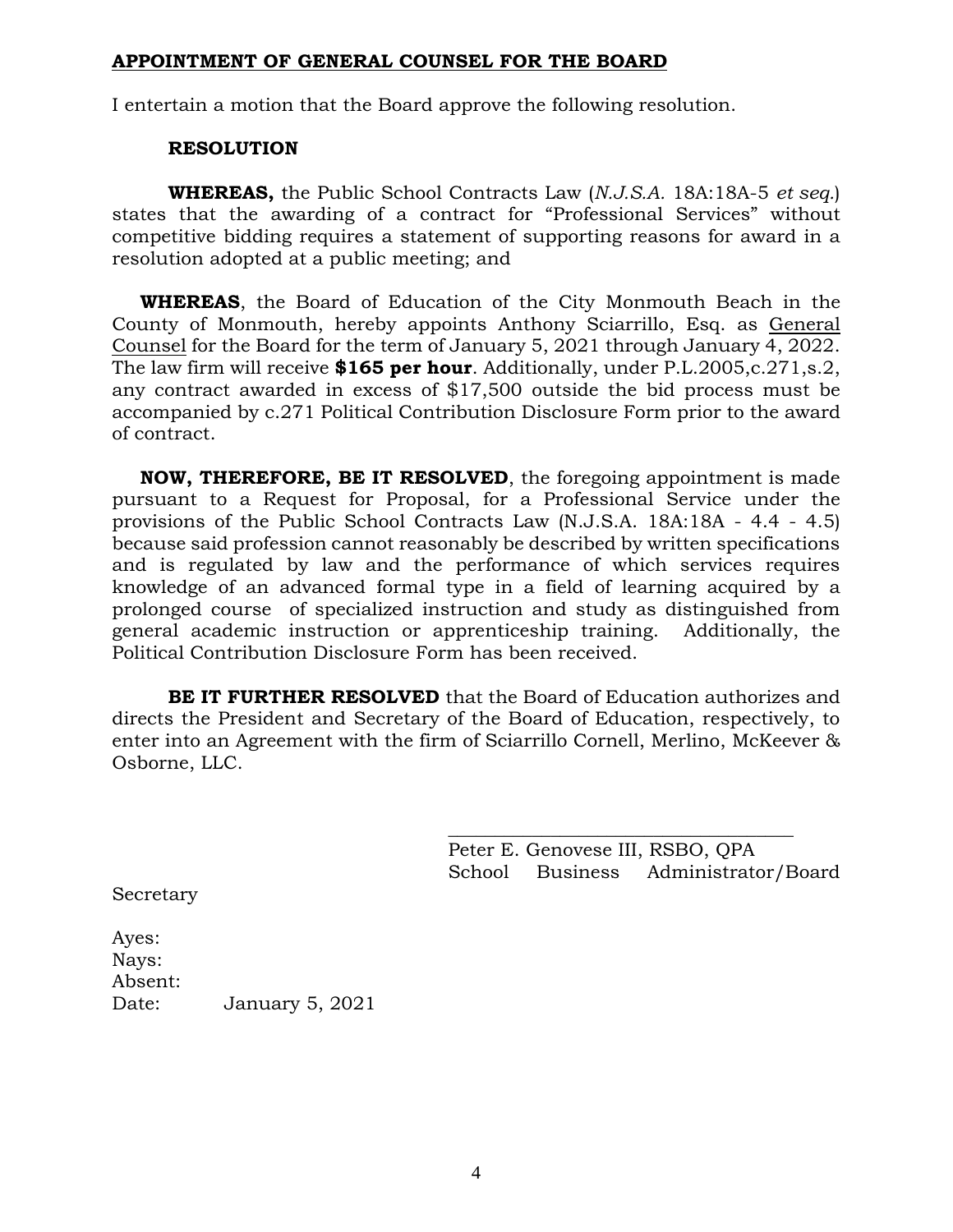## **APPOINTMENT OF ARCHITECT**

I entertain a motion that the Board approve the following resolution.

#### **RESOLUTION**

**WHEREAS,** the Public School Contracts Law (*N.J.S.A.* 18A:18A-5 *et seq.*) states that the awarding of a contract for "Professional Services" without competitive bidding requires a statement of supporting reasons for award in a resolution adopted at a public meeting; and

**WHEREAS**, the Board of Education of the City Monmouth Beach in the County of Monmouth, hereby appoints the firm Kellenyi, Johnson & Wagner, of Red Bank for the term of January 5, 2021 through January 4, 2022. The architect will receive **\$145 per hour** for services under this agreement. Additionally, under P.L.2005,c.271,s.2, any contract awarded in excess of \$17,500 outside the bid process must be accompanied by c.271 Political Contribution Disclosure Form prior to the award of contract.

**NOW, THEREFORE, BE IT RESOLVED**, the foregoing appointment is made pursuant to a Request for Proposal, for a Professional Service under the provisions of the Public School Contracts Law (N.J.S.A. 18A:18A - 4.4 - 4.5) because said profession cannot reasonably be described by written specifications and is regulated by law and the performance of which services requires knowledge of an advanced formal type in a field of learning acquired by a prolonged course of specialized instruction and study as distinguished from general academic instruction or apprenticeship training. Additionally, the Political Contribution Disclosure Form has been received.

**BE IT FURTHER RESOLVED** that the Board of Education authorizes and directs the President and Secretary of the Board of Education, respectively, to enter into an Agreement with the firm of Kellenyi, Johnson & Wagner.

> Peter E. Genovese III, RSBO, QPA School Business Administrator/Board Secretary

 $\frac{1}{2}$  , and the set of the set of the set of the set of the set of the set of the set of the set of the set of the set of the set of the set of the set of the set of the set of the set of the set of the set of the set

Ayes: Nays: Absent: Date: January 5, 2021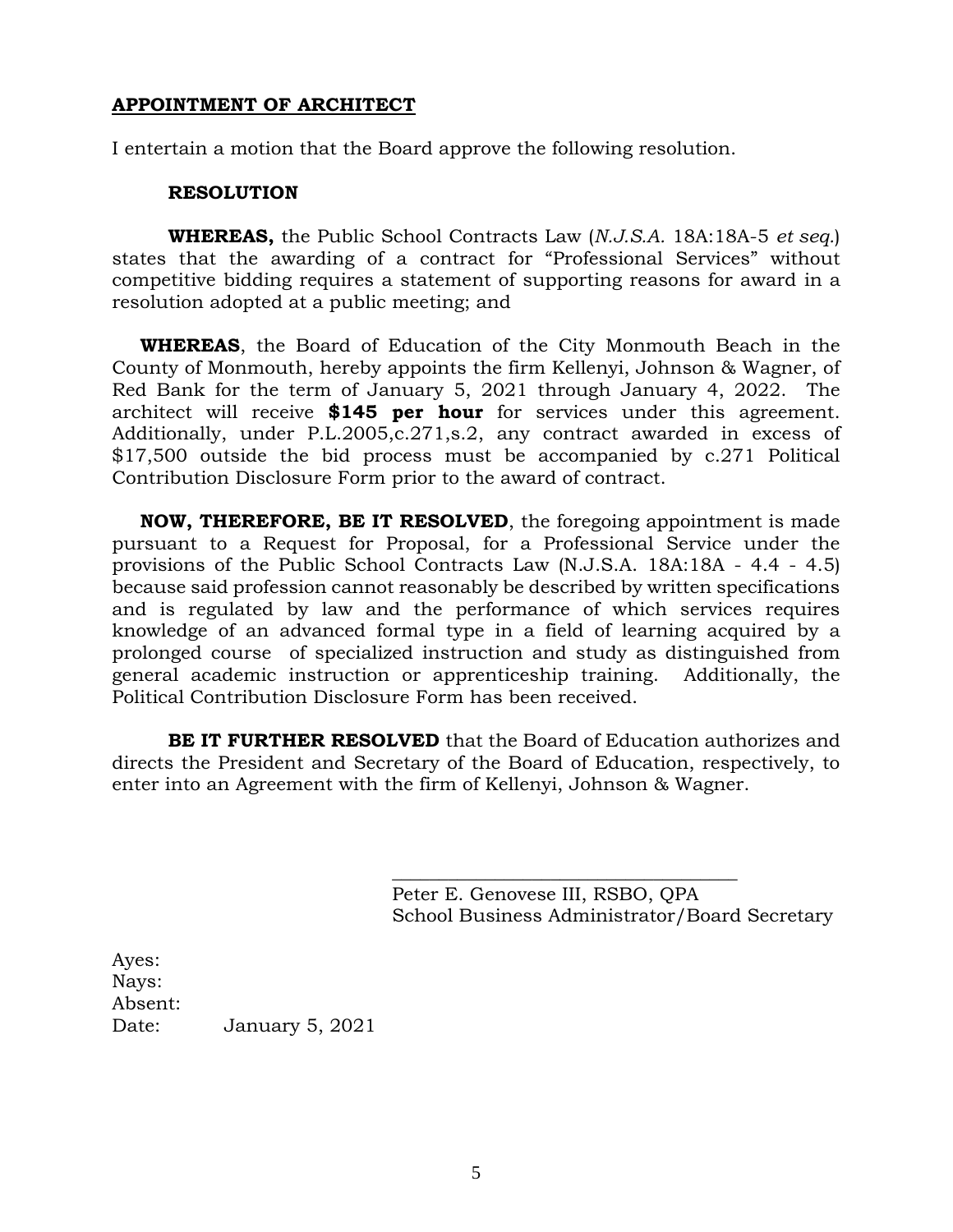## **APPOINTMENT OF AUDITOR**

I entertain a motion that the Board approve the following resolution.

#### **RESOLUTION**

**WHEREAS,** the Public School Contracts Law (*N.J.S.A.* 18A:18A-5 *et seq.*) states that the awarding of a contract for "Professional Services" without competitive bidding requires a statement of supporting reasons for award in a resolution adopted at a public meeting; and

**WHEREAS**, the Board of Education of the City Monmouth Beach in the County of Monmouth, hereby appoints the auditing firm of Robert Hulsart, Jr., of Wall Township for the term of January 5, 2021 through January 4, 2022. The auditing firm will receive an annual fee of **\$7,500**. Additionally, under P.L.2005,c.271,s.2, any contract awarded in excess of \$17,500 outside the bid process must be accompanied by c.271 Political Contribution Disclosure Form prior to the award of contract.

**NOW, THEREFORE, BE IT RESOLVED**, the foregoing appointment is made pursuant to a Request for Proposal, for a Professional Service under the provisions of the Public School Contracts Law (N.J.S.A. 18A:18A - 4.4 - 4.5) because said profession cannot reasonably be described by written specifications and is regulated by law and the performance of which services requires knowledge of an advanced formal type in a field of learning acquired by a prolonged course of specialized instruction and study as distinguished from general academic instruction or apprenticeship training. Additionally, the Political Contribution Disclosure Form has been received.

**BE IT FURTHER RESOLVED** that the Board of Education authorizes and directs the President and Secretary of the Board of Education, respectively, to enter into an Agreement with the firm of Robert Hulsart, Jr.

> Peter E. Genovese III, RSBO, QPA School Business Administrator/Board Secretary

\_\_\_\_\_\_\_\_\_\_\_\_\_\_\_\_\_\_\_\_\_\_\_\_\_\_\_\_\_\_\_\_\_\_\_\_\_

Ayes: Nays: Absent: Date: January 5, 2021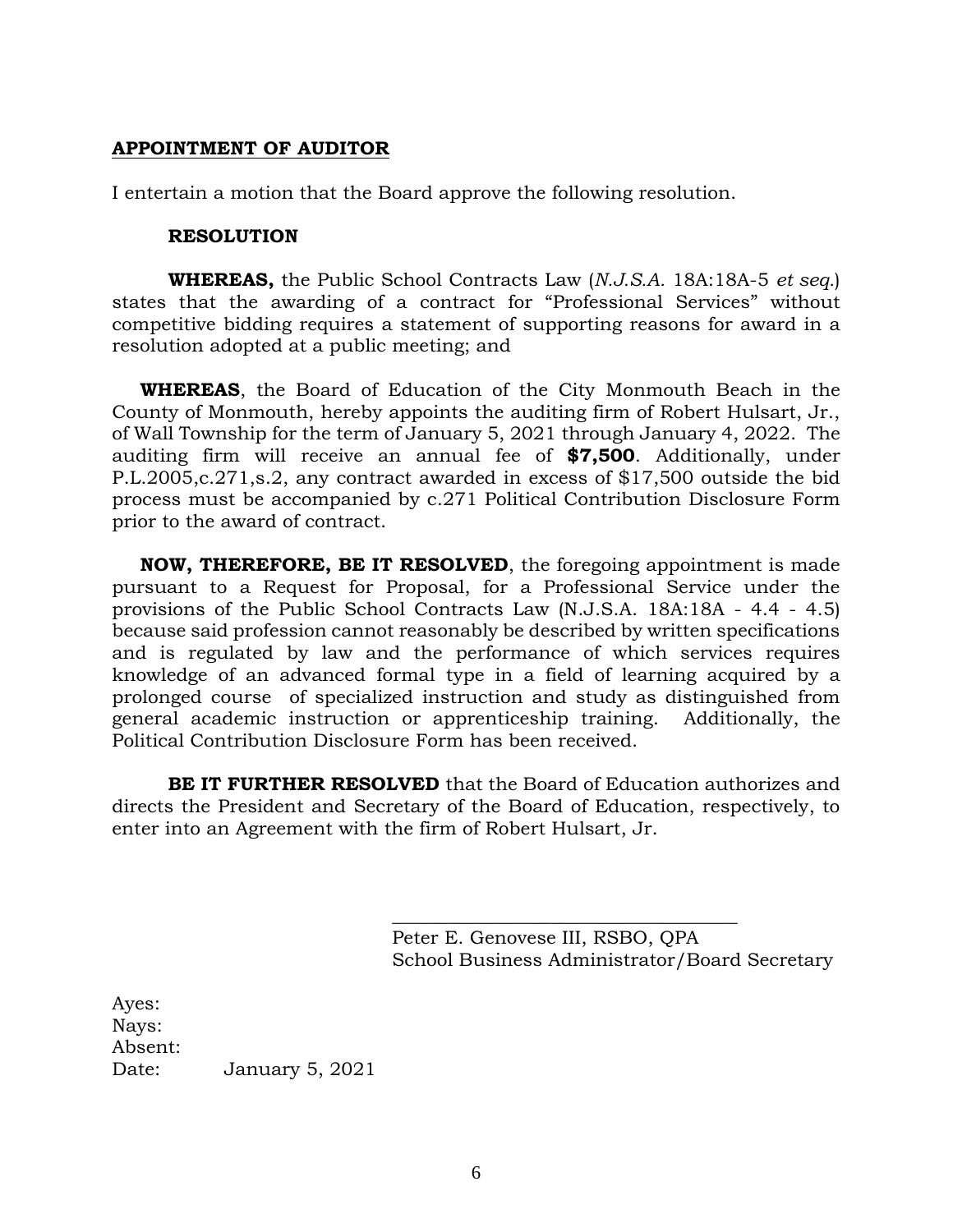#### **DESIGNATION OF NEWSPAPERS AND POSTING FOR PUBLIC MEETINGS**

Asbury Park Press, Link, and Monmouth Beach School, Monmouth Beach School Website

## **ADOPTION OF ALL PRESENT BOARD POLICIES AND BY LAWS**

BE IT RESOLVED to adopt all Policies and By Laws presently in effect.

## **ADOPTION OF ALL PRESENT TEXTBOOKS AND CURRICULA**

BE IT RESOLVED to adopt all textbooks and Curriculum – See attachment III

# **ADOPTION OF THE UNIFORM MINIMUM CHART OF ACCOUNTS AND IMPLEMENT BUDGET FOR THE CALENDAR YEAR 2021 (HANDBOOK 2R2)**

BE IT RESOLVED to adopt the Uniform Minimum Chart of Accounts for New Jersey Public Schools and School District Budget for the calendar year 2021.

# **APPOINTMENT OF TAX SHELTER ANNUITY COMPANIES**

BE IT RESOLVED the appointment of Equitable, Siracusa, Metlife, Valic, National Life Group, and Vangaurd as companies offering 403B plans to our district

## **APPOINTMENT OF THE AFFIRMATIVE ACTION OFFICER**

BE IT RESOLVED to appoint Amanda Mergner as Affirmative Action **Officer** 

# **APPOINTMENT OF THE SUBSTANCE AWARENESS COORDINATOR**

BE IT RESOLVED to appoint Susan Gillick as Substance Awareness Coordinator

## **APPOINTMENT OF THE PUBLIC AGENCY COMPLIANCE OFFICER**

BE IT RESOLVED to appoint Peter E. Genovese III, RSBO, QPA as Designated Public Agency Compliance Officer

## **APPOINTMENT OF THE 504 OFFICER**

BE IT RESOLVED the appointment of William O. George as our 504 Officer.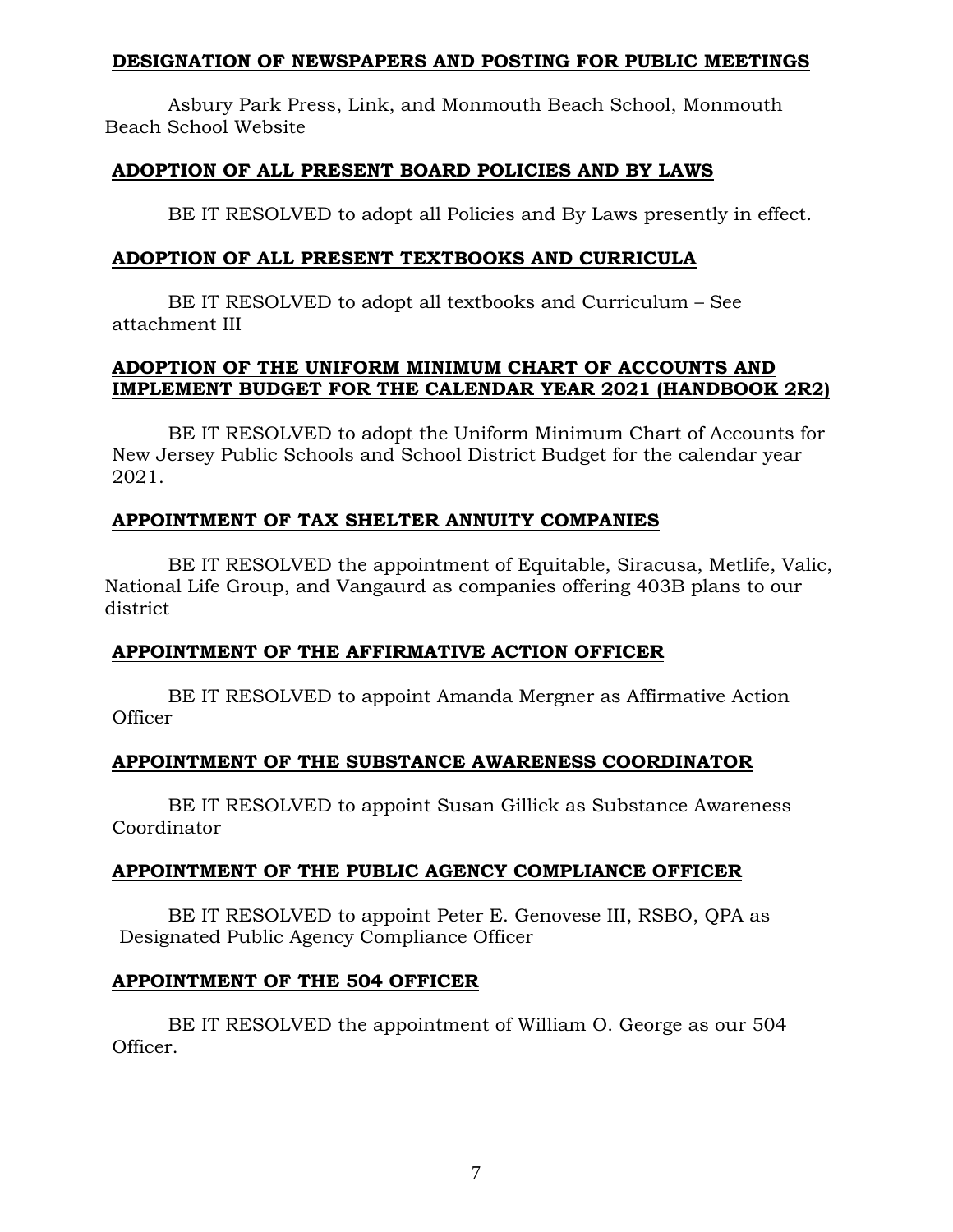#### **APPOINTMENT OF THE CUSTODIAN OF PUBLIC RECORDS**

BE IT RESOLVED the appointment of Peter E. Genovese III, RSBO, QPA as Custodian of Public Records.

#### **APPROVAL OF FLEXIBLE SPENDING PLAN**

BE IT RESOLVED approve flexible spending plan in accordance with section 125 of the IRS code.

## **APPOINTMENT OF THE HARASSMENT, INTIMIDATION AND BULLYING (HIB) COORDINATOR**

BE IT RESOLVED the appointment of William O. George as the HIB Coordinator.

#### **APPOINTMENT OF THE ATTENDANCE OFFICER**

BE IT RESOLVED the appointment of William O. George as Attendance **Officer** 

#### **APPOINTMENT OF THE PURCHASING AGENCY**

BE IT RESOLVED the appointment of Peter E. Genovese III, RSBO, QPA as District Purchasing Agent as follows:

WHEREAS 18A:18A-2 provides that a board of education shall assign the authority, responsibility and accountability for the purchasing activity of the board of education to a person or persons who shall have the power to prepare advertisements, to advertise for and receive bids and to award contracts as permitted by this chapter, and

WHEREAS 18A:18A-3 provides that contracts, awarded by the purchasing agent that do not exceed in the aggregate in a contract year the bid threshold (Currently \$44,000, may be awarded by the purchasing agent without advertising for bids when so authorized by board resolution, and

WHEREAS 18A:18A-37, c. provides that all contracts that are in the aggregate less than 15% of the bid threshold (Currently \$6,600) may be awarded by the purchasing agent without soliciting competitive quotations if so authorized by board resolution,

NOW, THEREFORE BE IT RESOLVED, that the Monmouth Beach Board of Education pursuant to the statutes cited above hereby appoints Peter E. Genovese III as its duly authorized purchasing agent(s) as referenced b9y 18A:18A-2 of the new law that states the Purchasing agent means the secretary, business administrator and is duly assigned the authority, responsibility and accountability for the purchasing activity of the Monmouth Beach Board of Education up to \$44,000 and

BE IT FURTHER RESOLVED, that Peter E. Genovese III is hereby authorized to award contracts on behalf of the Monmouth Beach Board of Education that are in the aggregate less than 15% of the Bid threshold (Currently \$6600) without soliciting competitive quotations, and

BE IT FURTHER RESOLVED, that Peter E. Genovese III is hereby authorized to seek competitive quotations, when applicable and practicable, before awarding contracts, when contracts in the aggregate exceed 15% of the bid threshold (Currently \$6,600) but less than the bid threshold of \$44,000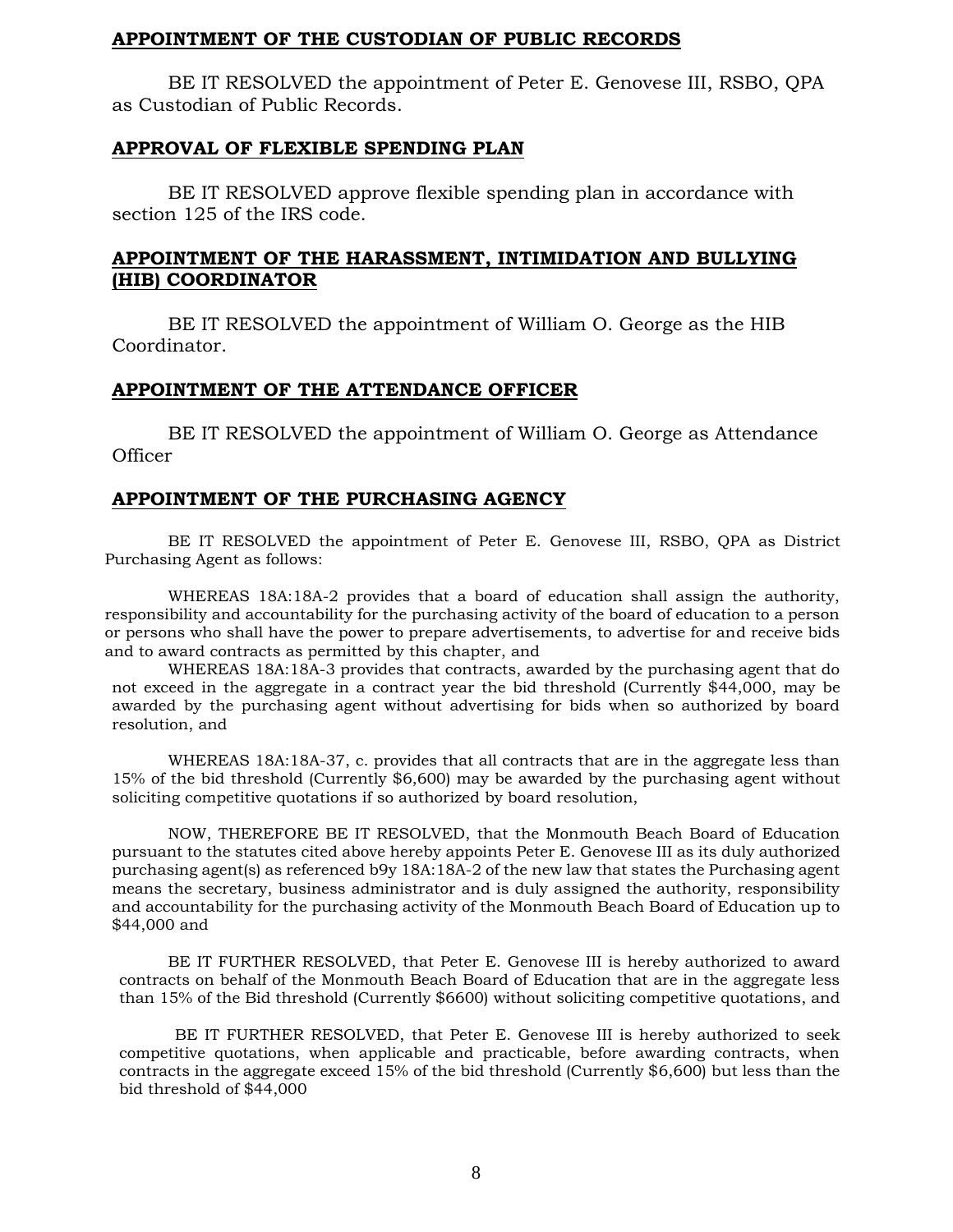#### **ESTABLISHMENT OF THE ANNUAL TUITION RATE**

BE IT RESOLVED to approve the following tuition rate for the calendar year 2020-21

Kindergarten through 8th grade at a rate of \$6,500 per year.

#### **APPROVAL TO PARTICIPATE IN THE STATE HEALTH BENEFIT WAIVER OF COVERAGE**

BE IT RESOLVED to adopt the following resolution for WAIVER OF COVERAGE OF STATE HEALTH BENEFITS:

WHEREAS, employees are permitted to waive their SHBP medical and prescription coverage - provided they have other health care coverage, and

WHEREAS, a State Health Benefits Program Coverage Waiver/Reinstatement Form and Active Employee Health Benefits Application must be submitted through the Board of Education Office to the SHBP in order to waive SHBP medical and prescription coverage, and

WHEREAS, to reinstate coverage under the SHBP, an employee must once again complete a State Health Benefits Program Coverage Waiver/Reinstatement Form and Active Employee Health Benefits Application, and

WHEREAS, the employee must notify the SHBP within 30 days of the loss of the other coverage and provide proof of loss of that coverage. And

WHEREAS, reinstatement will be effective immediately following the loss of the employee's other health plan coverage,

NOW THEREFORE BE IT RESOLVED, that the Monmouth Beach Board of Education offers the opt out plan to all active eligible employees, and

BE IT FURTHER RESOLVED, those active eligible employees who are eligible for other health care coverage will receive an incentive payment in accordance with State Guidelines of their premium plan, and

BE IT FURTHER RESOLVED, the incentive payment will be made twice a year on the closest pay date to February and June each year.

BE IT FURTHER RESOLVED, that the Board will maintain its Cafeteria Plan (125 Plan).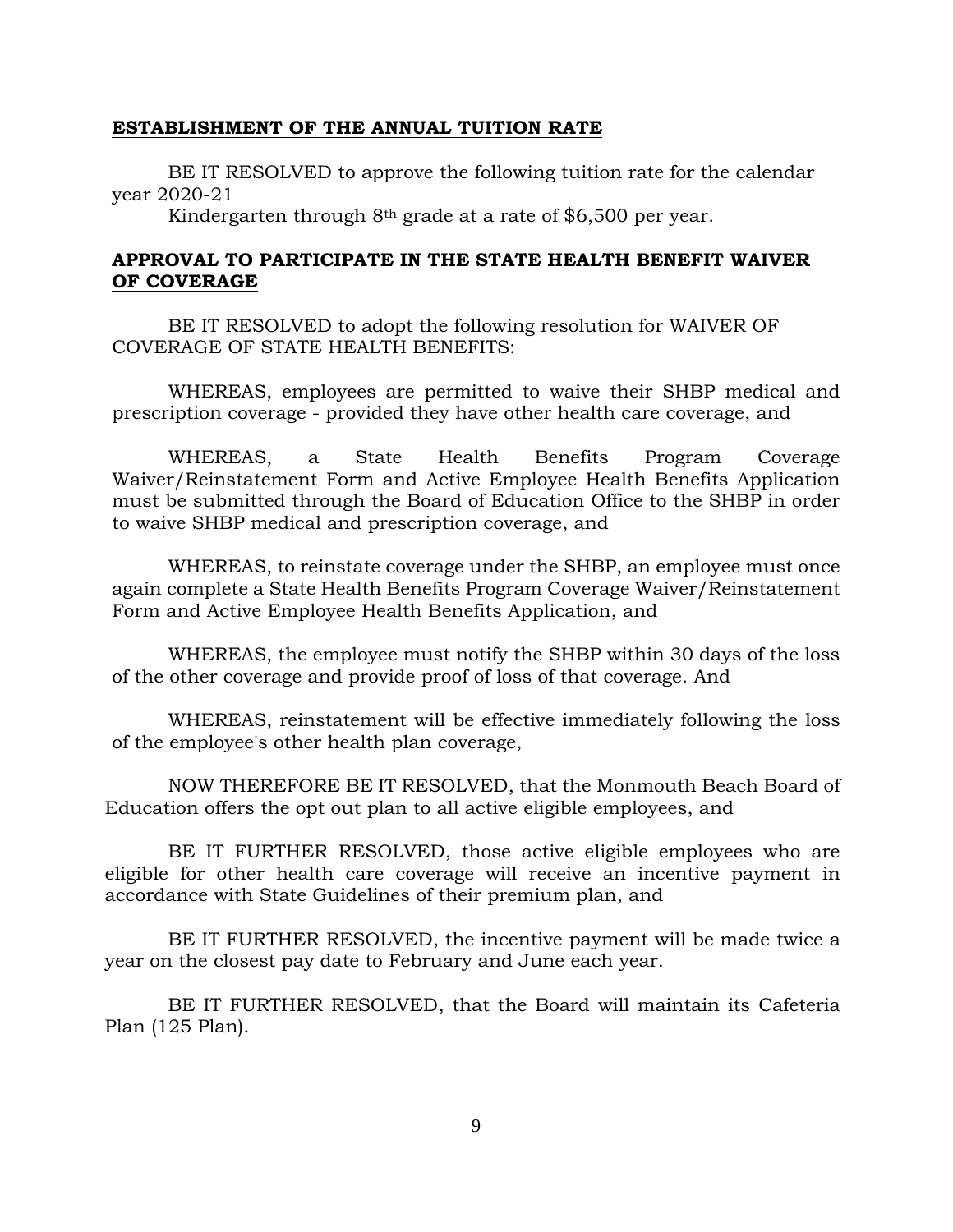## **ADOPTION OF THE CODE OF ETHICS TRAINING**

BE IT RESOLVED, that the Board of Education Members will have the required Board of Ethics Training session as required under N.J.A.C. 6:3-1.3 and N.J.A.C.6A:30.

RESOLVED, that the New Jersey School Boards Association "Code of Ethics" shall be considered the official Code of Ethics of the Monmouth Beach Board of Education:

## **CODE OF ETHICS**

a. I will uphold and enforce all laws, state board rules and regulations, and court orders pertaining to schools. Desired changes should be brought about only through legal and ethical procedures.

b. I will make decisions in terms of the educational welfare of children and will seek to develop and maintain public schools which meet the individual needs of all children regardless of their ability, race, creed, sex or social standing.

c. I will confine my Board action to policy-making, planning, and appraisal, and I will help to frame policies and plans only after the board has consulted those who will be affected by them.

d. I will carry out my responsibility, not to administer the schools, but, together with my fellow Board members, to see that they are well run.

e. I will recognize that authority rests with the Board of Education and will make no personal promises nor take any private action which may compromise the Board.

f. I will refuse to surrender my independent judgment to special interest or partisan, political groups or to use the schools for personal gain or for the gain of friends.

g. I will hold confidential all matters pertaining to the schools which, if disclosed, would needlessly injure individuals or the schools. But in all other matters, I will provide accurate information and, in concert with my fellow Board members, interpret to the staff the aspirations of the community for its schools.

h. I will vote to appoint the best qualified personnel available after consideration of the recommendation of the chief administrative officer.

i. I will support and protect school personnel in proper performance of their duties.

j. I will refer all complaints to the chief administrative officer and will act on such complaints at public meetings only after failure of an administrative solution.